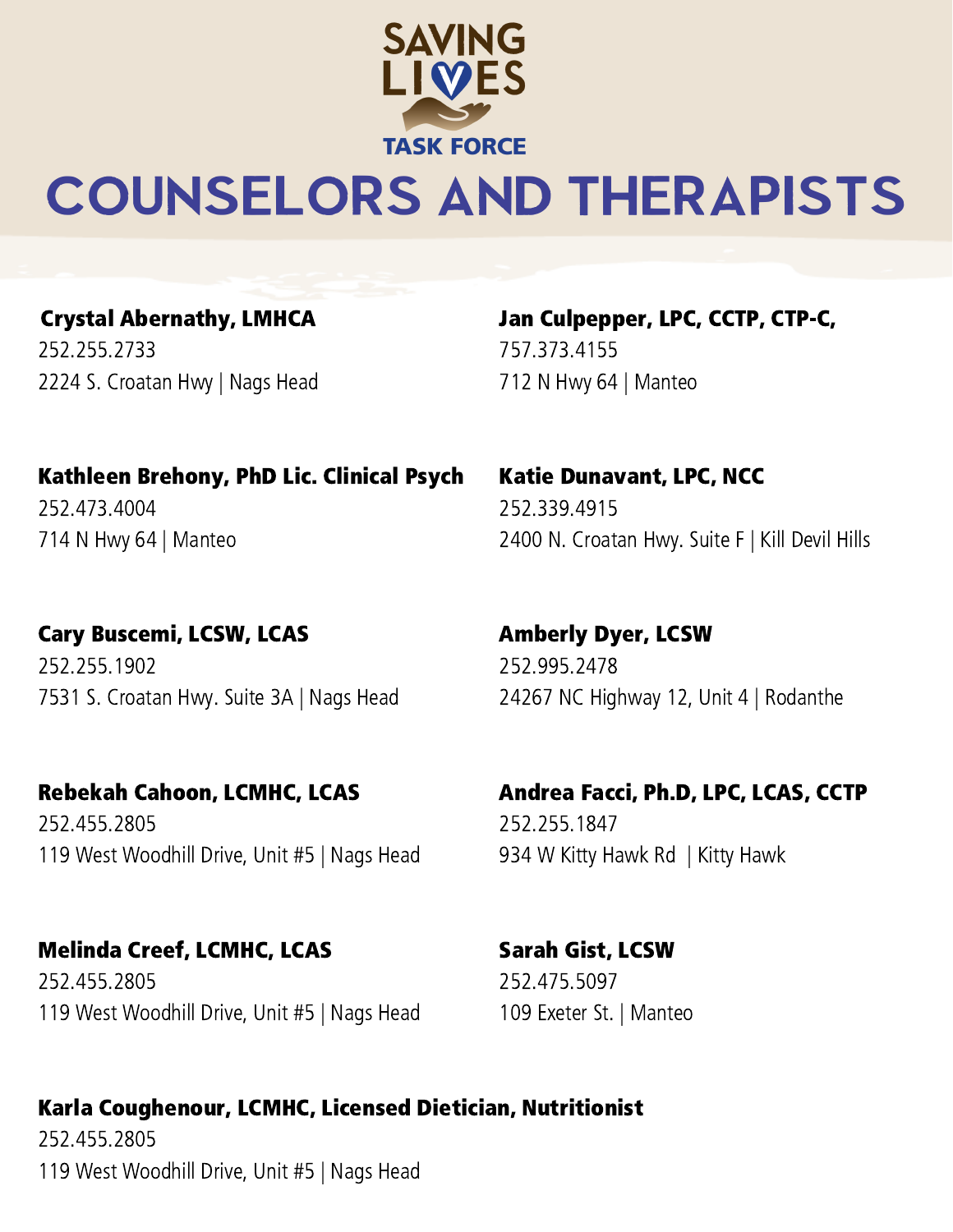Nellenne Groetsch, LPC, CCMC 252.561.5315 50840 NC Highway 12 | Frisco

Kinga Gudor, LCSW 757.319.5416 home based-telehealth only

Elizabeth Hoffmier, LCSW 252.441.7053 7531 S. VA Dare Trl. 3A | Nags Head

Jenna Gwaltney, LCMHCA 252.255.2733 2224 S. Croatan Hwy | Nags Head

Michelle Hossinei, LMFT, LCAS 252.255.2733 2224 S. Croatan Hwy | Nags Head

Marie Shelton, LCMHCA 252.255.2733 2224 S. Croatan Hwy | Nags Head Jeff Jaworski, LCMHC, LCAS, CCS 252.441.1802 106 W. Woodhill Drive | Nags Head

James Layton, PhD, LPC 252.449.8595 3118 N. Croatan Highway Suite 101 | Kill Devil Hills

Christie McEwan, LCAS, CTT 252.564-2804 home based-telehealth only

Melinda Mogowski, LPC, LCSW, NCC

252.441.3536 934 W Kitty Hawk Rd | KItty Hawk

Shirley Parker, LPC, LCAS, CMC 252.207.3837 home based-telehealth only

Rosie Rankin, LPC, LCAS, CMC 252.305.5107 home based-telehealth only

#### JoAnn Hummers, LCAS, LPC, CCS, NCC, CRC- Master Addictions Counselor

252.261.4512 118 West Woodhill Drive | Nags Head